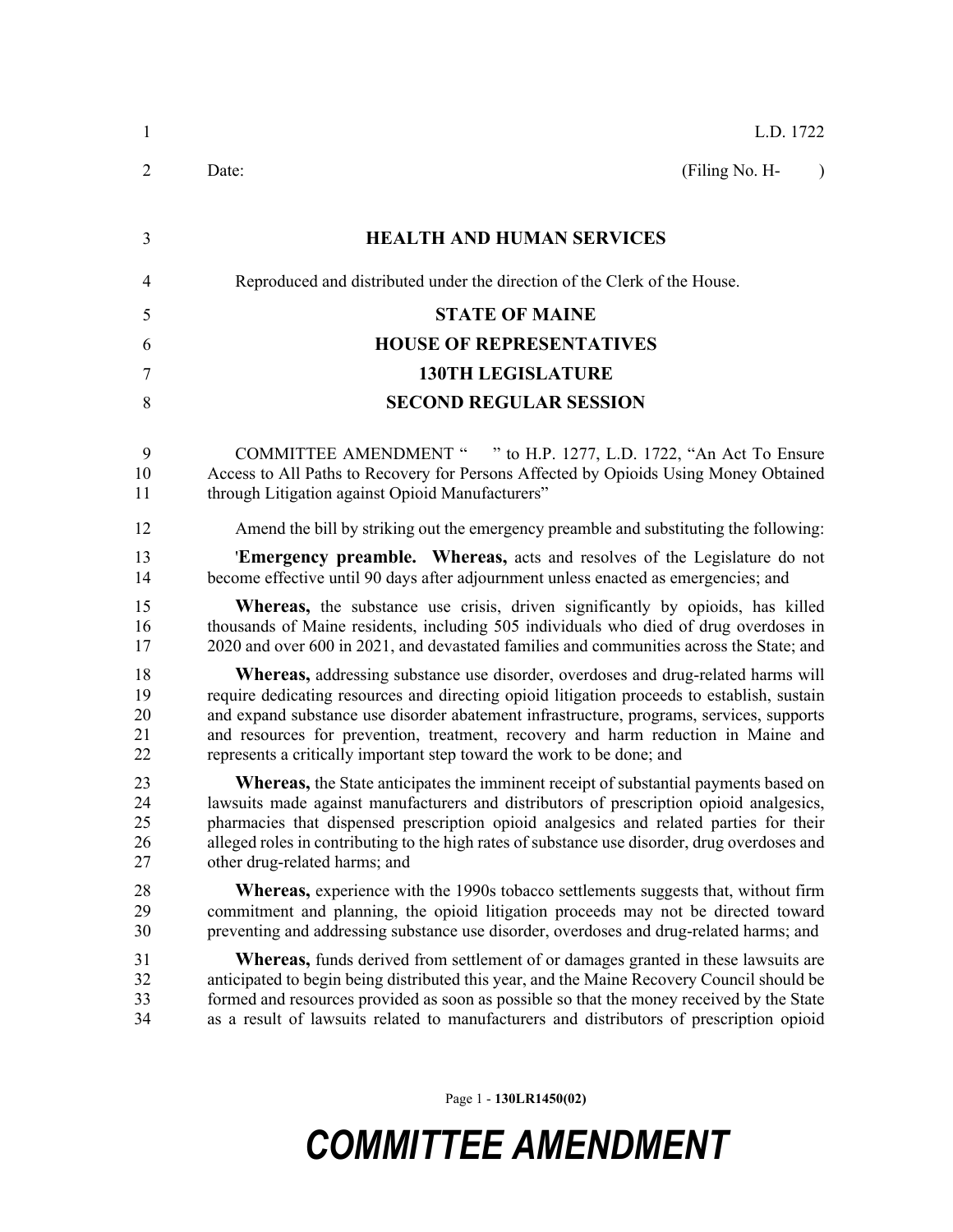analgesics, pharmacies that dispensed prescription opioid analgesics and related parties is able to immediately be put to use to help remediate and abate the substance use crisis; and 1 2

3 **Whereas,** in the judgment of the Legislature, these facts create an emergency within 4 the meaning of the Constitution of Maine and require the following legislation as 5 immediately necessary for the preservation of the public peace, health and safety; now, 6 therefore,'

7 Amend the bill by striking out everything after the enacting clause and before the 8 emergency clause and inserting the following:

9 '**Sec. 1. 5 MRSA §203-A,** as enacted by PL 1991, c. 532, §1 and affected by §2, is 10 amended to read:

#### 11 **§203-A. Accounts established due to court orders or other settlements**

12 Unless specifically ordered by the court to do otherwise or for revenue or money 13 received under section 203-B, the Attorney General shall work with the Treasurer of State 14 to deposit any revenue or money received as a result of any court order, court settlement or 15 other agreement into an other special revenue account of the State and all interest must be 16 credited to the General Fund. When, pursuant to a court order or settlement, the Attorney 17 General receives money that is specifically designated for antitrust enforcement or for 18 enforcement of the Maine Unfair Trade Practices Act, the Attorney General is authorized 19 to expend such funds for expert witness fees, copying of documents, transcripts and any 20 other purpose in accordance with the court order. Any interest on such funds, unless 21 otherwise ordered by the court, must be credited to the General Fund. The Attorney 22 General shall provide an accounting of such funds to the Legislature in a form and as 23 determined by the Office of Fiscal and Program Review.

24 **Sec. 2. 5 MRSA §203-B** is enacted to read:

#### 25 **§203-B. Funds received pursuant to court orders or other settlements of opioid crisis**  26 **litigation**

27 Notwithstanding section 203-A and unless specifically ordered by the court to do 28 otherwise, the Attorney General may work with the Treasurer of State to deposit identified 29 revenue or money received as a result of any court order or other agreement resulting from 30 litigation against, or any court settlement with, an opioid manufacturer, an opioid research 31 association or any other person in the opioid industry relating to claims made by or 32 prosecuted by the State into the Maine Recovery Fund described by the Maine State 33 Subdivision Memorandum of Understanding and Agreement Regarding Use of Settlement 34 Funds, dated and signed on January 26, 2022, and including Schedule A, Core Strategies 35 and Schedule B, Approved Uses for spending on approved uses as directed by the Maine 36 Recovery Council as established in section 12004-I, subsection 93.

- 37 **Sec. 3. 5 MRSA §203-C** is enacted to read:
- 38 **§203-C. Maine Recovery Council**
- 39 **1. Definitions.** As used in this section, unless the context indicates otherwise, the 40 following terms have the following meanings.
- 41 A. "Approved uses" means the substance use disorder abatement purposes defined as 42 "Approved Uses" in the memorandum of understanding.

Page 2 - **130LR1450(02)**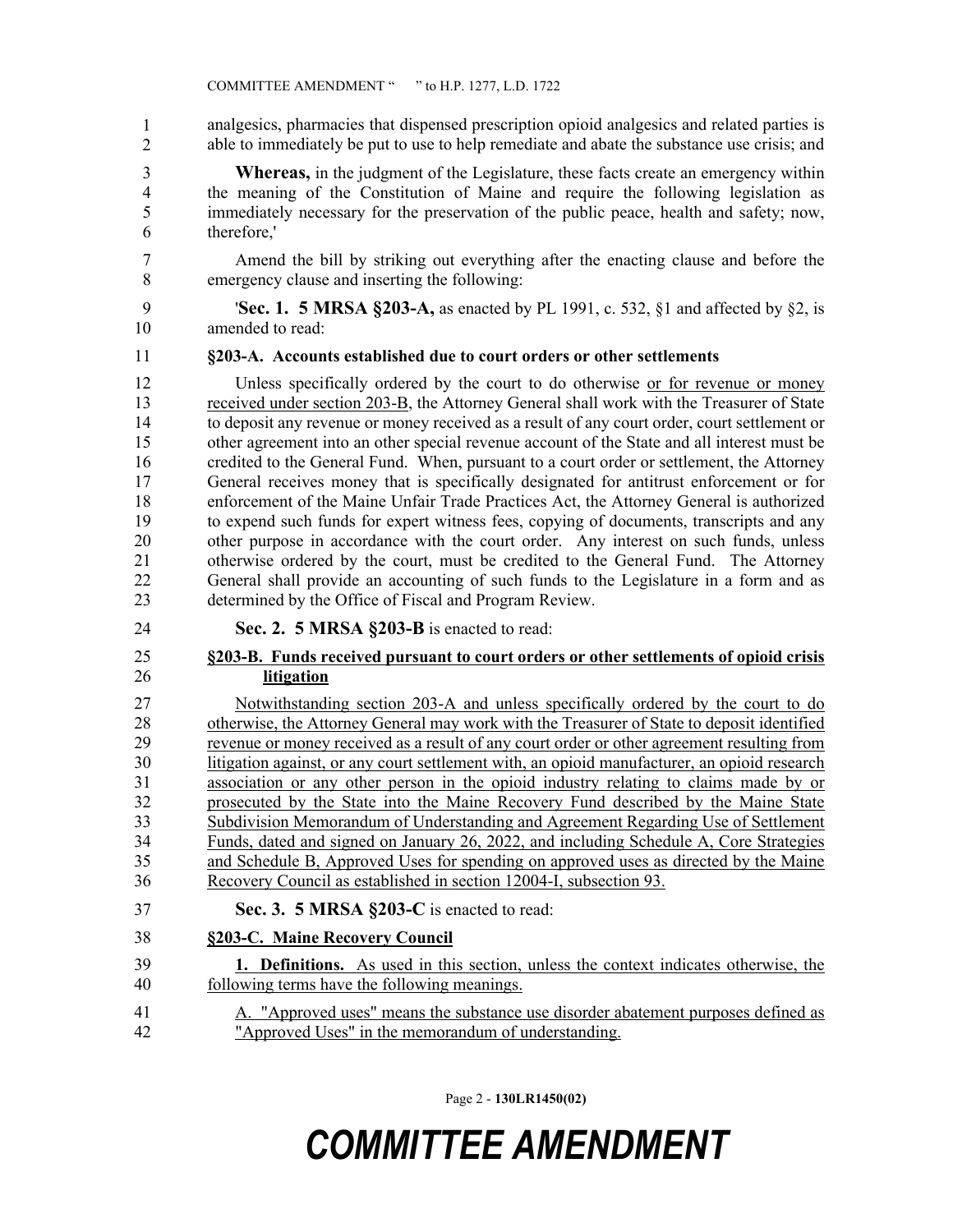| 1                                      | B. "Maine Recovery Fund" means the fund described by the memorandum of                                                                                                                                                                                                  |  |  |  |  |
|----------------------------------------|-------------------------------------------------------------------------------------------------------------------------------------------------------------------------------------------------------------------------------------------------------------------------|--|--|--|--|
| $\overline{2}$                         | understanding.                                                                                                                                                                                                                                                          |  |  |  |  |
| 3<br>$\overline{\mathbf{4}}$<br>5<br>6 | "Memorandum of understanding" means the Maine State Subdivision<br>C.<br>Memorandum of Understanding and Agreement Regarding Use of Settlement Funds,<br>dated and signed on January 26, 2022, including Schedule A, Core Strategies and<br>Schedule B, Approved Uses.  |  |  |  |  |
| 7<br>8<br>9                            | Maine Recovery Council established. The Maine Recovery Council, as<br>2.<br>established in section 12004-I, subsection 93 and referred to in this section as "the council,"<br>shall direct the disbursement of funds within the Maine Recovery Fund for approved uses. |  |  |  |  |
| 10                                     | <b>3. Membership.</b> The council is composed of the 11 members identified by the                                                                                                                                                                                       |  |  |  |  |
| 11                                     | memorandum of understanding and of 4 additional voting members as follows:                                                                                                                                                                                              |  |  |  |  |
| 12                                     | A. One member who is a medical professional with direct experience providing                                                                                                                                                                                            |  |  |  |  |
| 13                                     | medication-assisted treatment, appointed by the President of the Senate;                                                                                                                                                                                                |  |  |  |  |
| 14<br>15                               | One member representing reentry services for incarcerated and formerly<br>Β.<br>incarcerated individuals and their families, appointed by the President of the Senate;                                                                                                  |  |  |  |  |
| 16                                     | C. One member representing a nonprofit community-based provider of mental health                                                                                                                                                                                        |  |  |  |  |
| 17                                     | treatment, appointed by the Speaker of the House; and                                                                                                                                                                                                                   |  |  |  |  |
| 18                                     | D. One member representing the harm reduction community, appointed by the Speaker                                                                                                                                                                                       |  |  |  |  |
| 19                                     | of the House.                                                                                                                                                                                                                                                           |  |  |  |  |
| 20                                     | In making these appointments, the President of the Senate and the Speaker of the House                                                                                                                                                                                  |  |  |  |  |
| 21                                     | shall endeavor to select individuals that reflect the racial, ethnic, gender and indigenous                                                                                                                                                                             |  |  |  |  |
| 22                                     | diversity of the State.                                                                                                                                                                                                                                                 |  |  |  |  |
| 23                                     | <b>4. Vacancy.</b> In the event of a vacancy in the council membership, the vacancy must                                                                                                                                                                                |  |  |  |  |
| 24                                     | be filled in the manner of the original appointment for the remainder of the term. For the                                                                                                                                                                              |  |  |  |  |
| 25                                     | purposes of reappointment, any partial term filled after a vacancy must be considered a full                                                                                                                                                                            |  |  |  |  |
| 26                                     | term.                                                                                                                                                                                                                                                                   |  |  |  |  |
| 27                                     | <b>5. Report.</b> The Attorney General shall, by February 1st of each year, submit a report                                                                                                                                                                             |  |  |  |  |
| 28                                     | to the joint standing committee of the Legislature having jurisdiction over health and                                                                                                                                                                                  |  |  |  |  |
| 29                                     | human services matters describing the activities of the council and the status of the Maine                                                                                                                                                                             |  |  |  |  |
| 30                                     | Recovery Fund and listing information on disbursements from the fund and information                                                                                                                                                                                    |  |  |  |  |
| 31                                     | related to the outcomes of funded activities.                                                                                                                                                                                                                           |  |  |  |  |
| 32                                     | Sec. 4. 5 MRSA §12004-I, sub-§93 is enacted to read:                                                                                                                                                                                                                    |  |  |  |  |
| 33                                     | <u>93.</u>                                                                                                                                                                                                                                                              |  |  |  |  |
| 34<br>35                               | Maine Recovery Council<br><b>Expenses Only</b><br>Attorney<br>5 MRSA<br>General<br>$§203-C$                                                                                                                                                                             |  |  |  |  |
| 36<br>37                               | Appropriations and allocations. The following appropriations and<br>Sec. 5.<br>allocations are made.                                                                                                                                                                    |  |  |  |  |
| 38                                     | ATTORNEY GENERAL, DEPARTMENT OF THE                                                                                                                                                                                                                                     |  |  |  |  |
| 39                                     | <b>Maine Recovery Fund N960</b>                                                                                                                                                                                                                                         |  |  |  |  |
| 40                                     | Initiative: Provides a baseline allocation for disbursement of funds deposited from recently                                                                                                                                                                            |  |  |  |  |
| 41                                     | settled opioid litigation.                                                                                                                                                                                                                                              |  |  |  |  |

Page 3 - **130LR1450(02)**